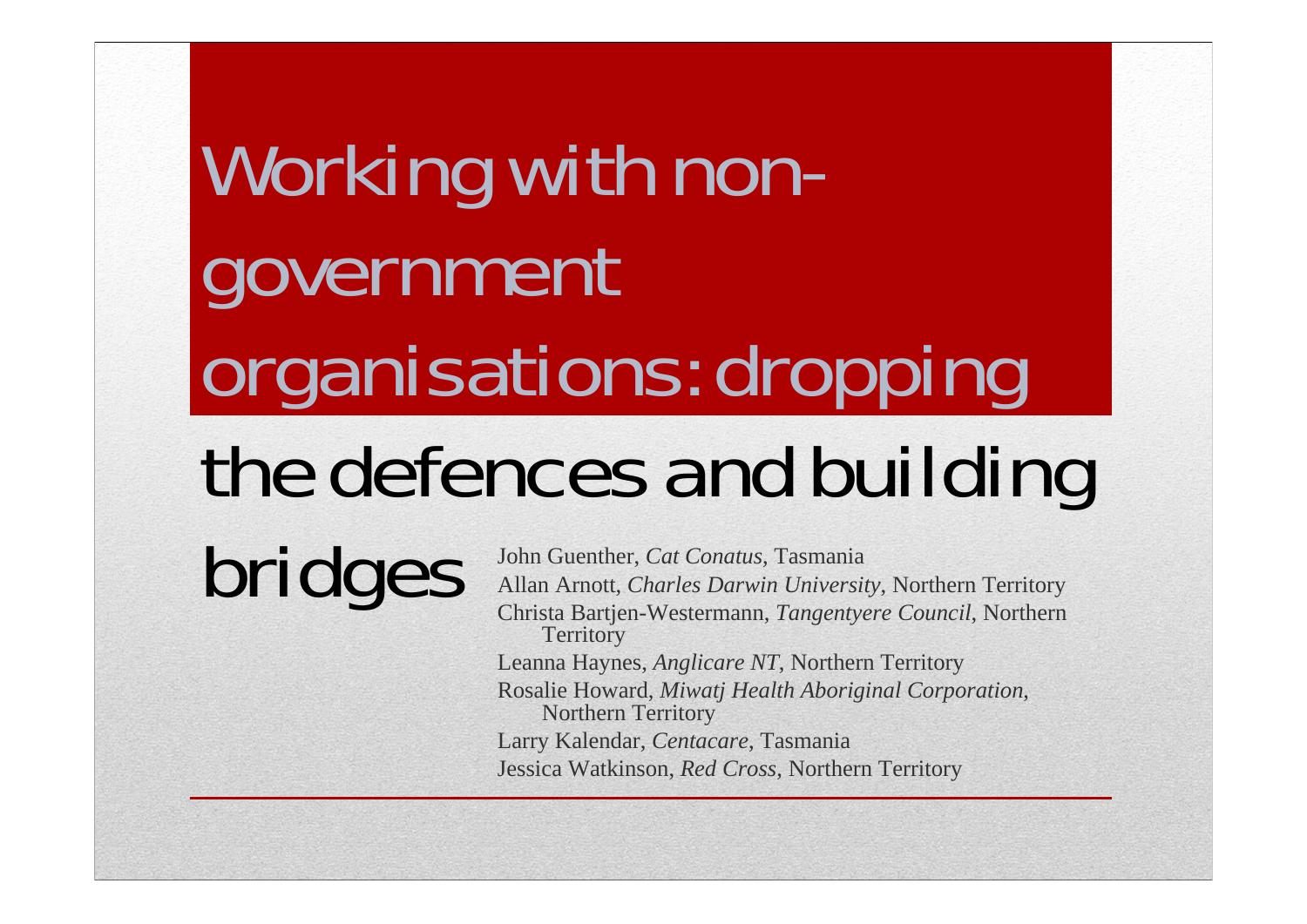- *Reflects on the professional relationship between evaluators and NGOs involved in evaluation*
- *2 Evaluators*
- *5 NGO program managers*
- *Suggests ways that evaluators can work more effectively with program managers—building bridges—so that evaluations can have greater effect in terms of policy and*  **<u>ustralia</u>** *practice.*

# Paper purpose

Great **Australian Bight** 

**Northern** Territory

**Australia** 

South **Australia** 

Banda

Sea



 $\circ$ Hobart

**New South** Wales

Papua Ney

Guinea

Queensland

Arafura **Sea** 

Traffic

1000 km

Perti

delaide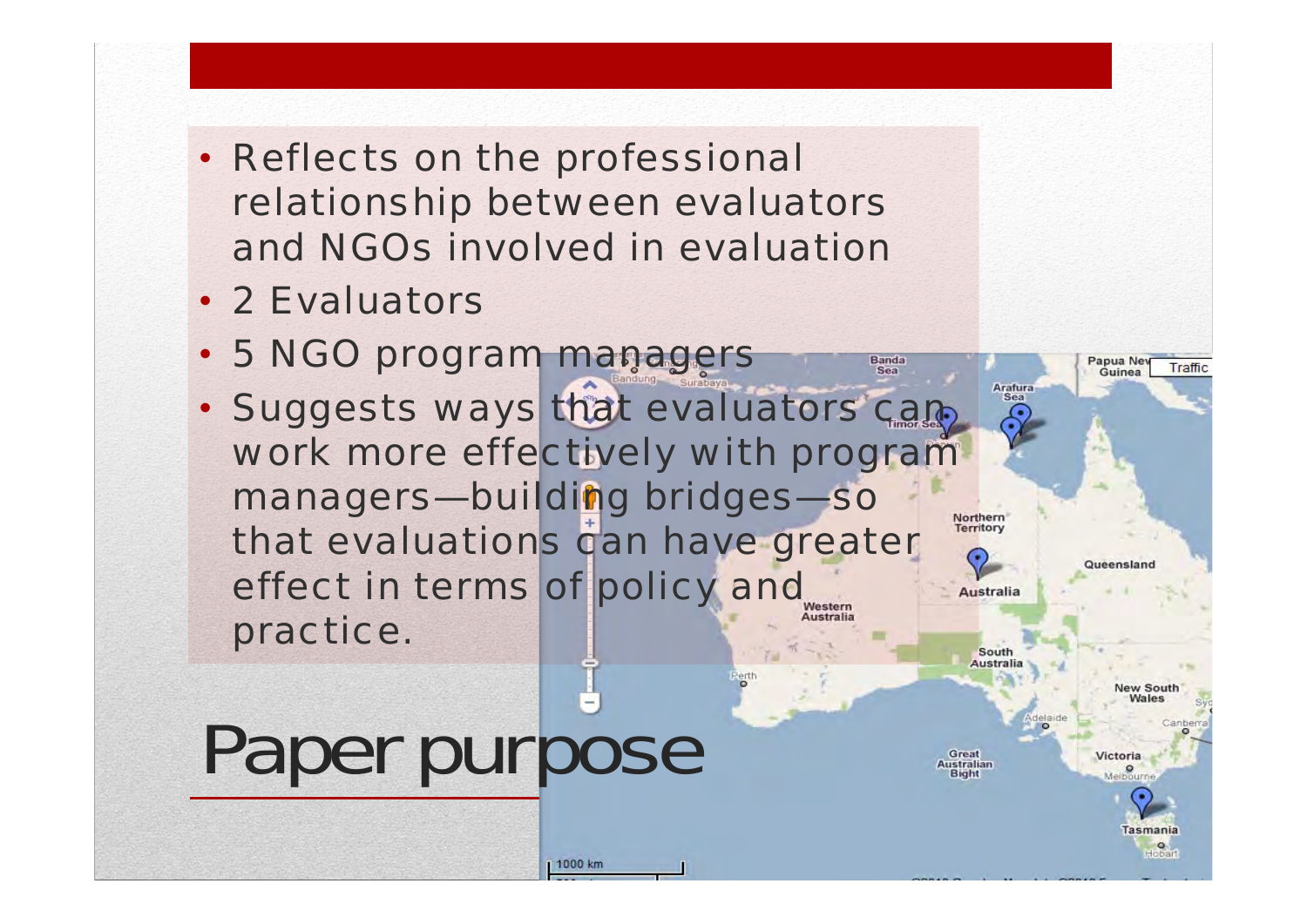### • *The evaluators asked themselves:*

- − why it is that some program managers embrace evaluation while others resist, sometimes to the end.
- − We asked five program managers who embraced evaluation with us why they did.

### • *Their feedback is reflected in this paper.*

### Rationale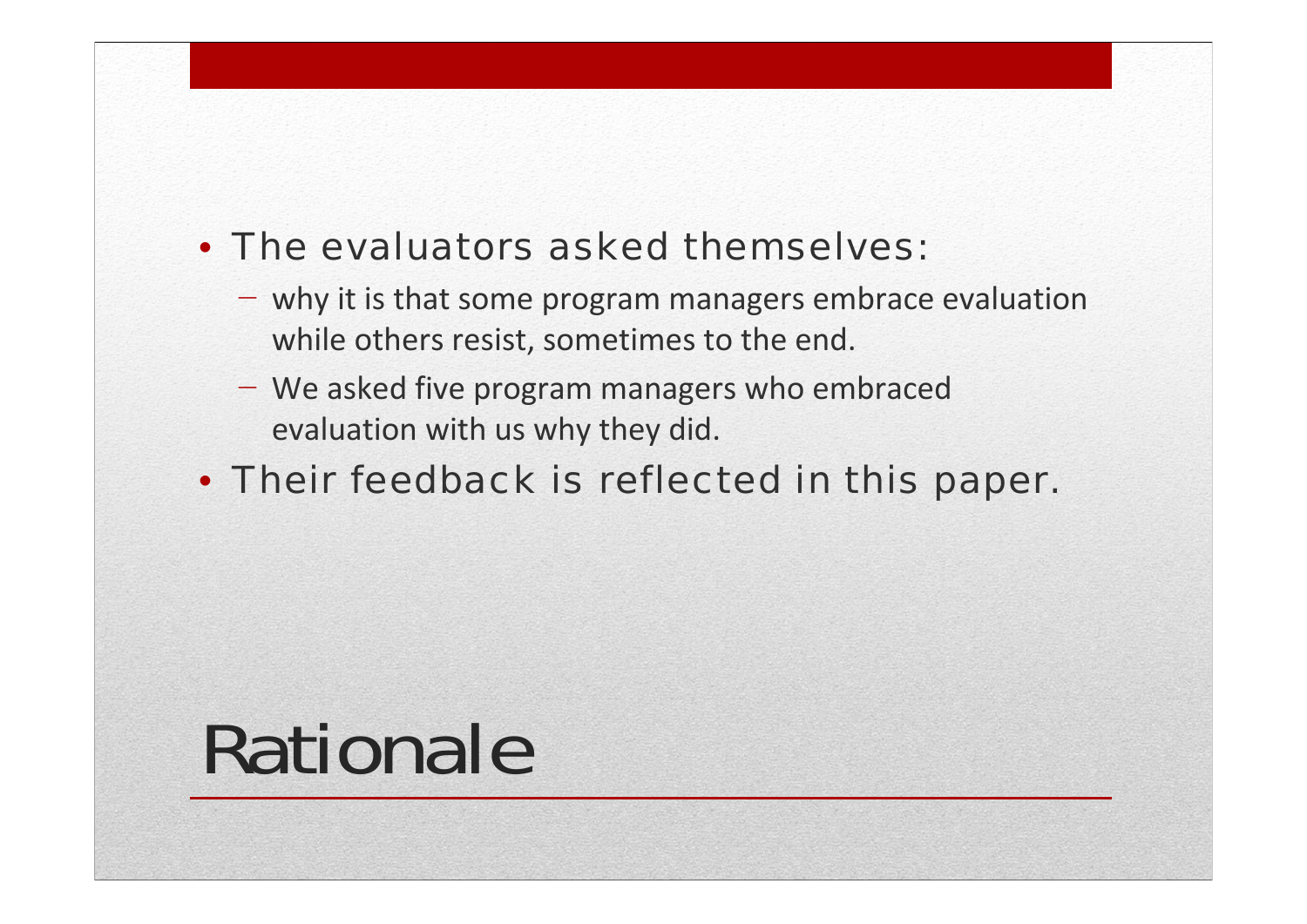- − Part of an improvement process: 'prospective and proactive' (Stufflebeam and Shinkfield 2007: 23)
- − Formative evaluation tends to focus more on qualitative than quantitative outcomes
- − Utility (Patton) fosters a degree of engagement (Stufflebeam and Shinkfield 2007)
- − Engagement enhances ownership (Greene 2000)
- − Continuous Improvement (Carr and Kemmis 1986)
- − Community of Practice (Wenger 1998)
- − Organisational learning (Gill 2010)
- − Participation and 'empowerment' (Fetterman and Wandersman 2005)

### Evaluation as a formative and collaborative process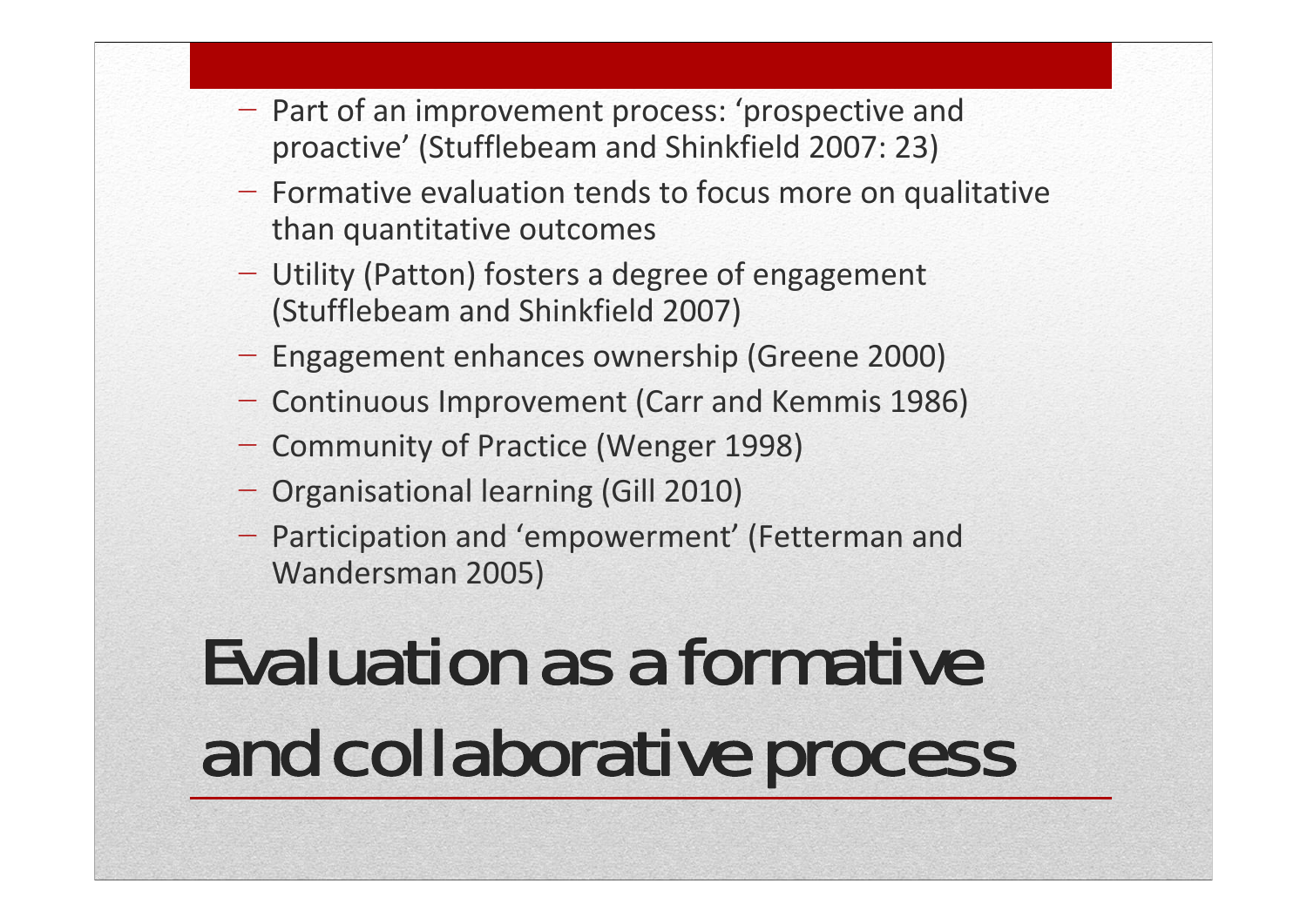- − To build a good working relationship with our partners;
- − To improve data quality;
- − To support better outcomes for NGOs;
- − To add more value to programs; and
- − Constructive cooperation is of itself of value.

## So why would we want to engage?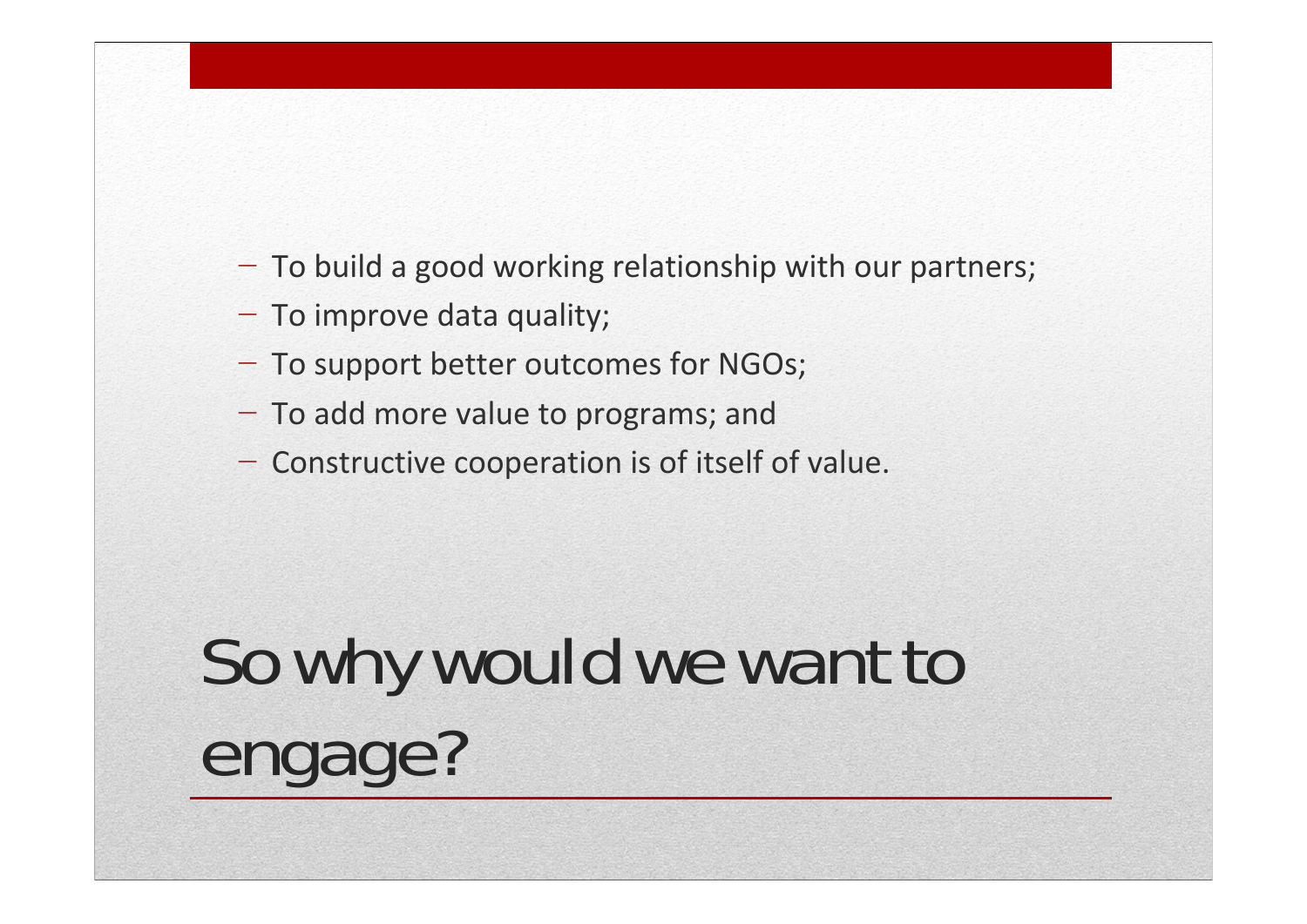#### • *Any number of good reasons:*

- − Data management systems
- − Capacity
- − Training and skills
- A difficult task (Kopczynski and Pritchard 2004)
- − Excessive Evaluation Anxiety (Donaldson et al 2002)
- − Psychological reasons (Taut and Beams 2003)
- − Power, leadership, fear of change (Abma 2006)

### And why do some NGOs choose not to engage?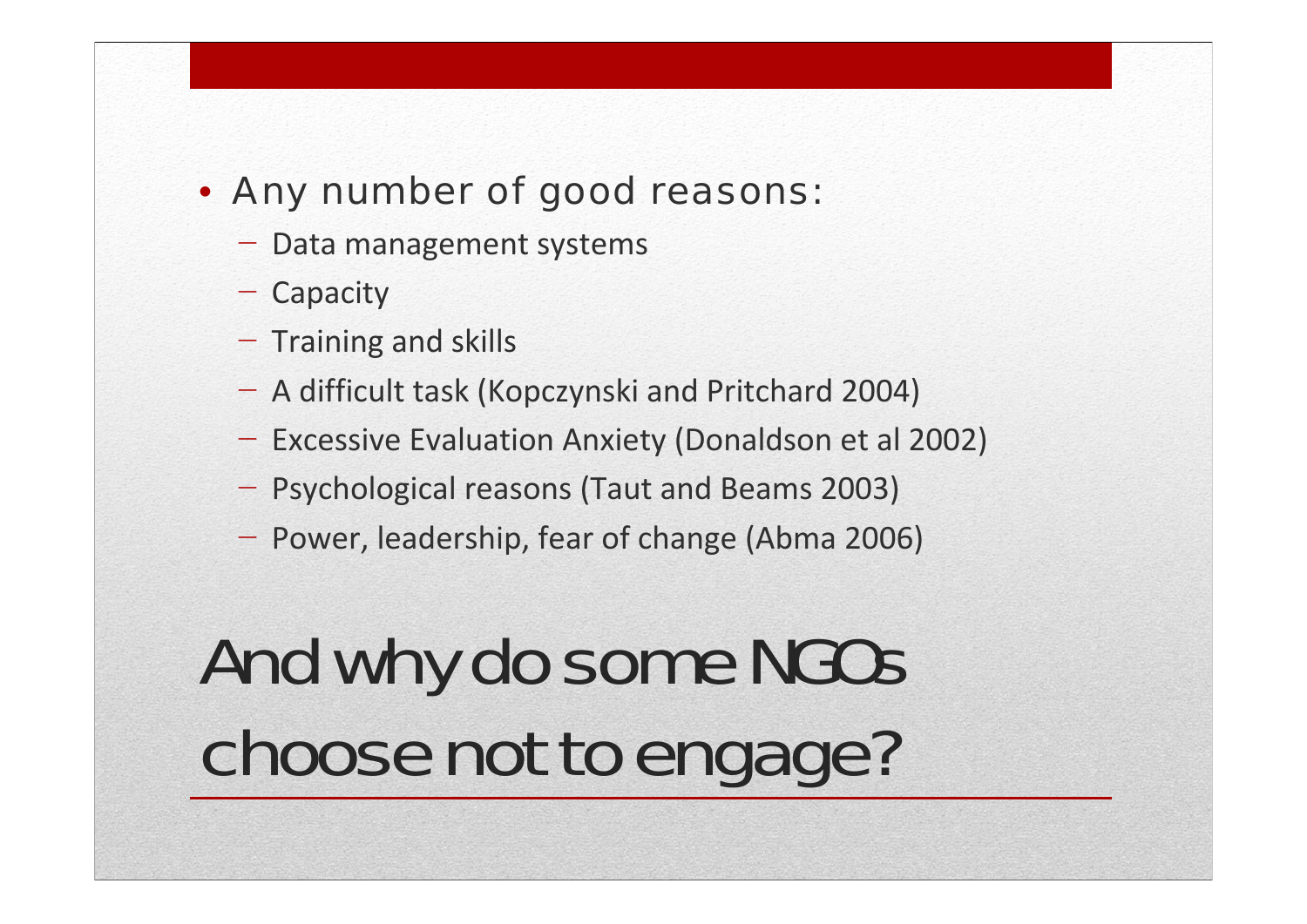#### • *5 semi-structured interviews in which we asked:*

- − Reflect on the time when first confronted with an evaluation: What was your initial reaction?
- − Was there <sup>a</sup> point at which you saw the worth of evaluations?
- − What contributed to your view of the worth of evaluations?
- − What makes for <sup>a</sup> good working relationship with an evaluator?
- *Analysis in Nvivo*

### Method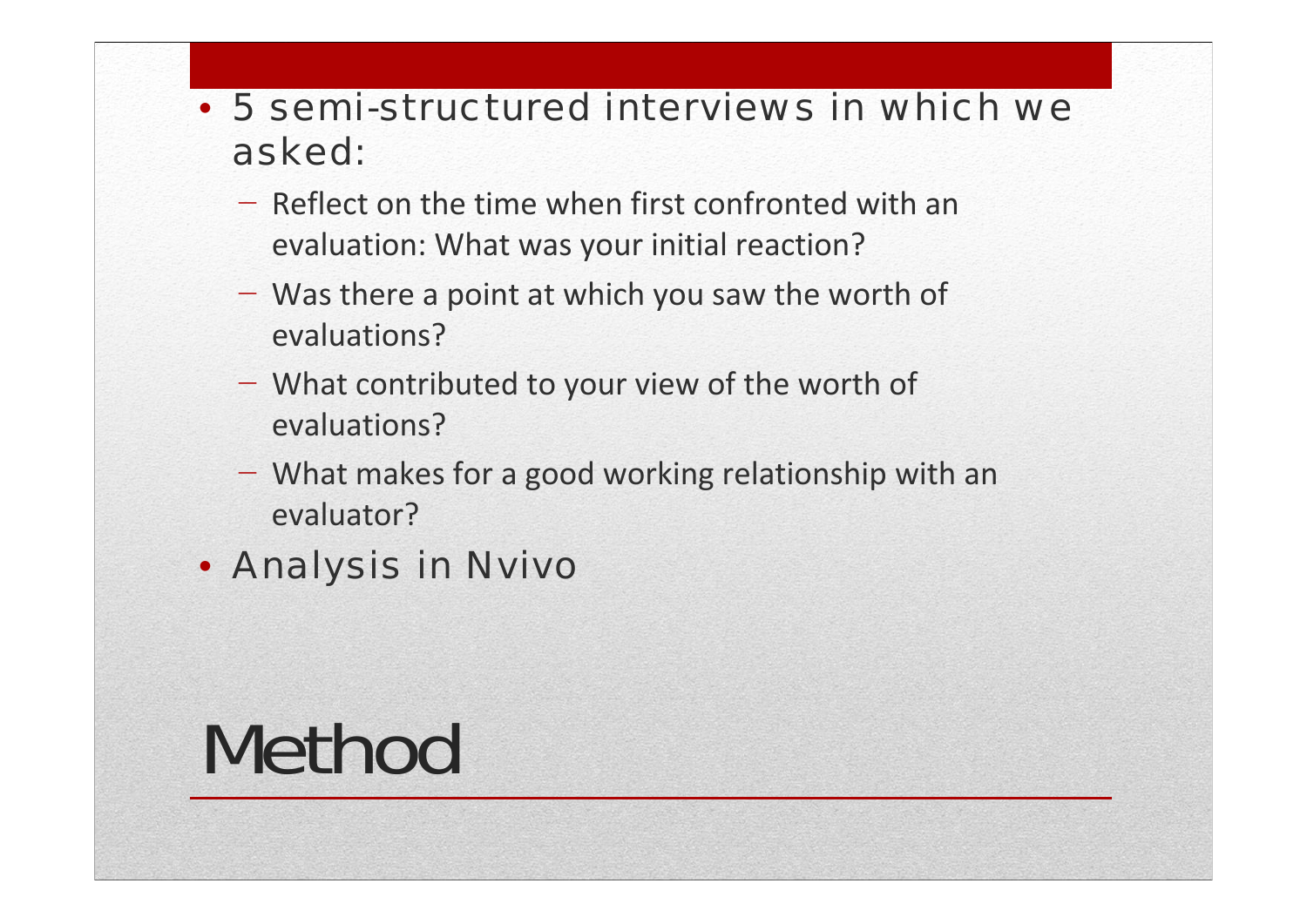*being involved with* **ith** *tok* −*development with*  −*us, feeding us Being around, communicating, professional information…*

**Comn** 

*Integral reactions I Integral so when I became aware that the [evaluation] team were prepared to u* is a like the work was like interview of the work was like intervalue in the work was like intervalue in the work was like intervalue in the work was like intervalue in the work was like intervalue in the work was like Anxiety and vulnerability *dealing with were and some of our*  **The point of the put aside any anxieties I**  $\overline{I}$  **ridiculous** collabo $\blacksquare$  had about whose. At the time I *successes, and as we went through the*  they and as the about whe *take time and yarn with us on issues, and what the struggles we were journey and as the relationship built I had about whose side they were on.*

*Right from the beginning I knew it would be didn't know what the journey* 

*It was a bleak feeling to tell you*  truth... in those early days,  *was a question about whose are they on.* 

Find confi  $Rec$  It was when I felt] a sense call and operational context of partnership and the time that we had a dialogue about what matters and is important… those things built our relationship, confidence.

I thought 'oh shit'… and for me it felt overwhelming. Also I felt like I was being directed to do something that I didn't really understand…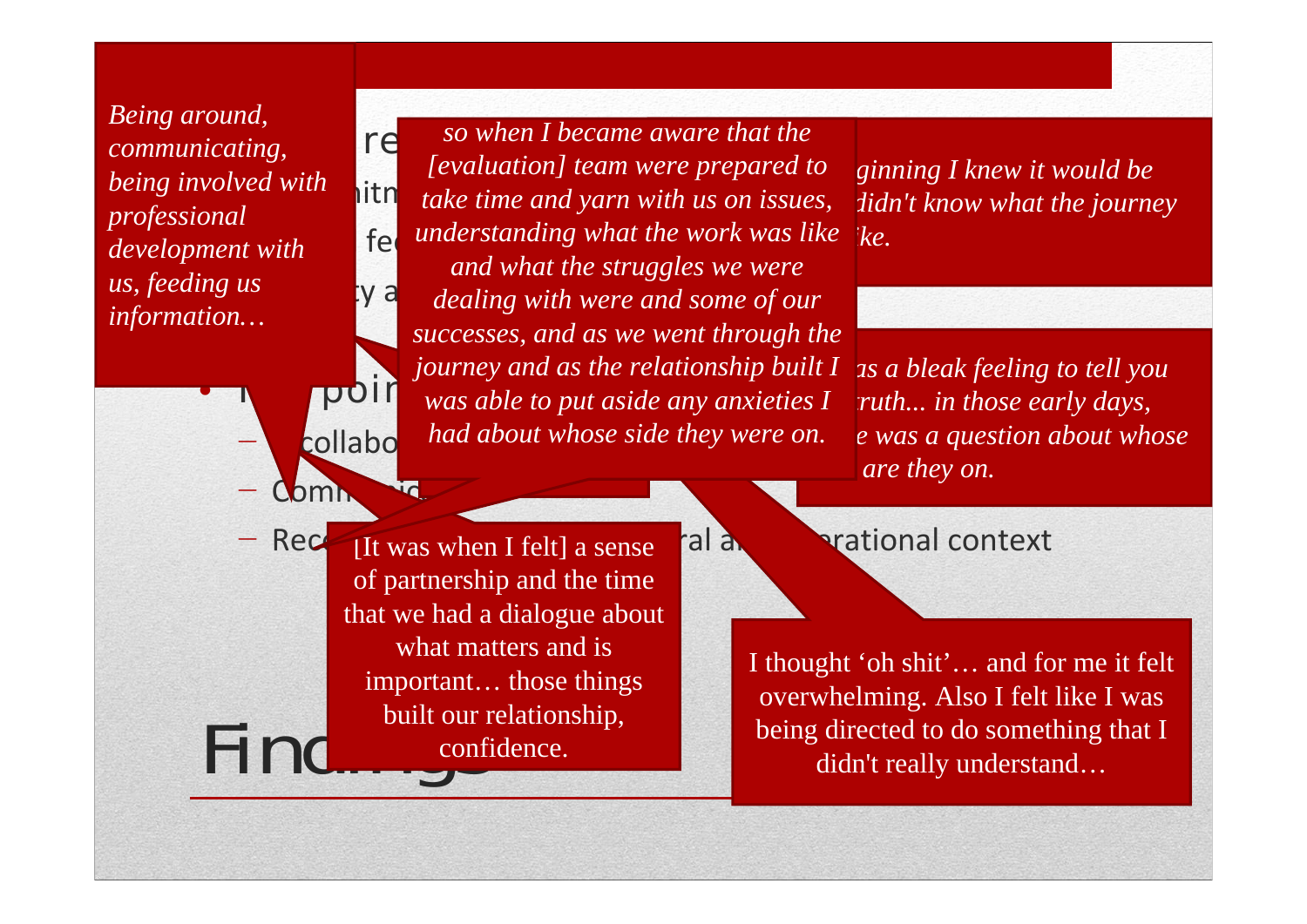### • *Where does the value of evaluation lie for NGOs?*

#### − Opportunity for mutually beneficial and shared

pnal learning

 $\begin{array}{ccc} \textit{is the stuff that I} & & \begin{array}{|c|c|}\end{array} \end{array}$ −*bring it down to*  −*getting data and*  − Potential for funding *related to the It is when I could information that effectiveness of the operational stuff we were doing. Were we making a difference as a result of what we were doing was that occurring? That value about evaluation.*

eedback and legitimisation

 Opportunity for building the evidence base When I started to recognise that we gether that could were going to be working together on this; when you guys came in

> I'm sitting here now with a started the sense of achievement from cocess, you multiple points of view, sation to the looking back and knowing  $\log$  that. that we are likely to get that recurrent funding and we wouldn't have been able to do it on our own.

when [the evaluator] us things that were us success, how vorked I could start started the bw you could prove how bings worked and sation to the efore seek more funding…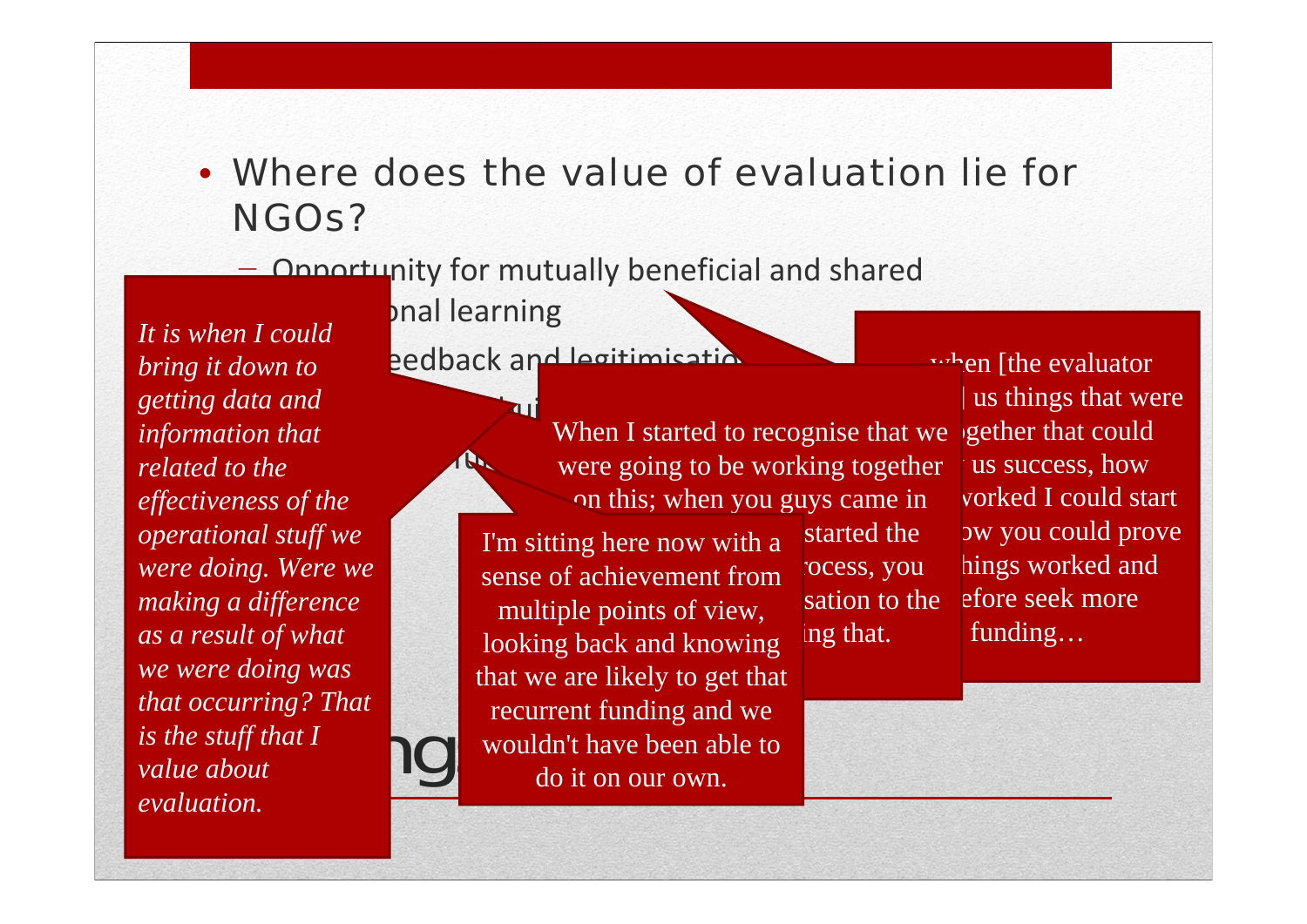### • *First, we recognise the risk of bias*

− that might result from a strong relationship between and NGO and evaluator

### • *However, we wish to suggest,*

- − that for program managers and evaluators alike, a healthy, respectful and mutually beneficial relationship adds considerable value to the outcomes of an evaluation.
- *In order to do this we need to*
	- − Be available
	- − Allow time

### How do we improve our relationship with an NGO?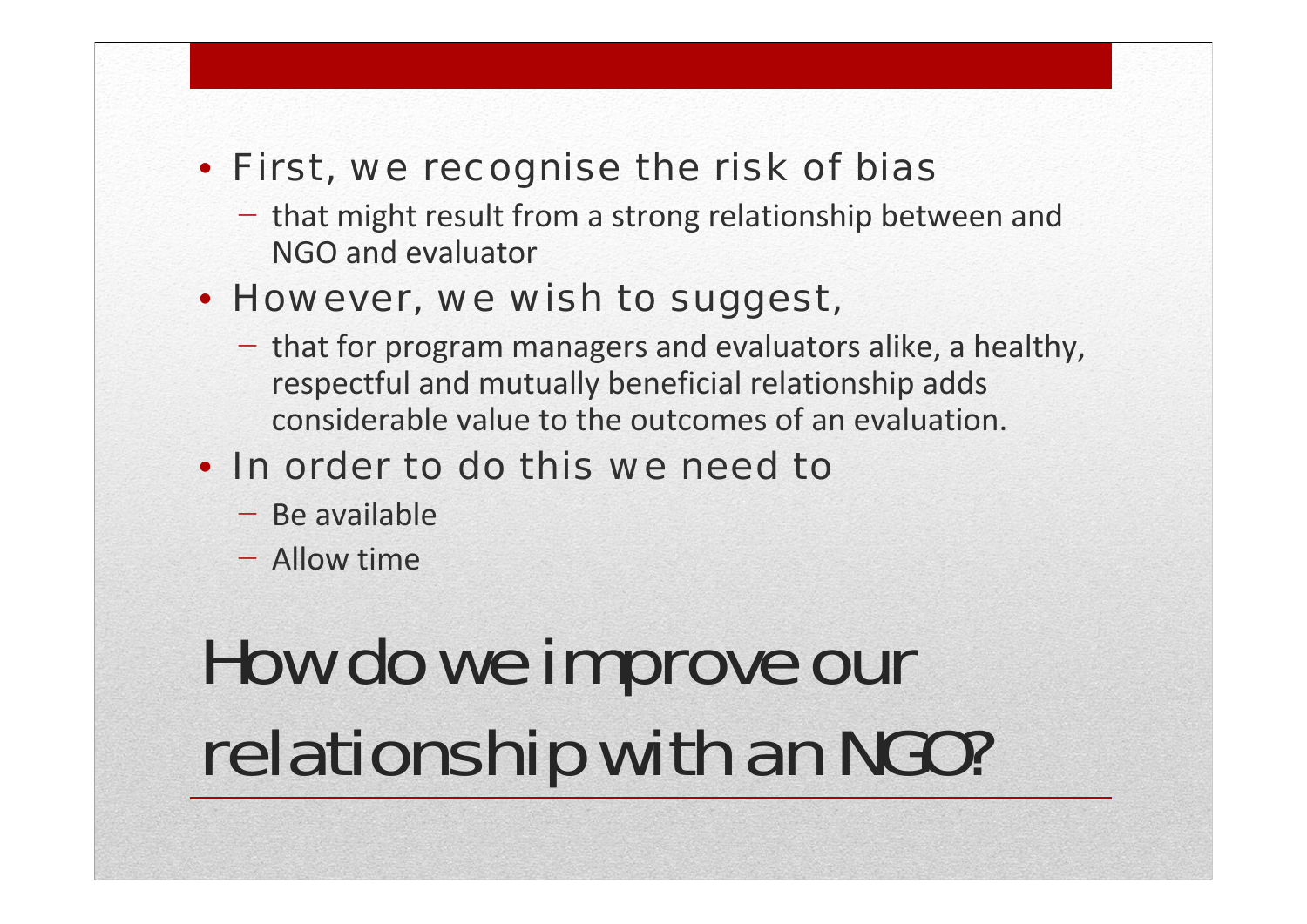#### • *This paper is premised on the assumption that participatory approaches to evaluations are important for quality in formative evaluations*

- − Engagement is important for **improved program outcomes**.
- − The value arising from **mutual learning** and shared PD is of paramount importance to both the NGO and the evaluator.
- − Collaborative work can lead to **better outcomes for funders and communities** alike
- − The **evaluator adds value** to the program by enabling the professional growth of stakeholders in the program
- − the **evaluator becomes a partner** in the program.
- − the **quality of data obtained in this process is improved** because of the trust built between the program manager and the evaluator.
- − Allowing time is important but the resulting **cost may be a sticking point**

## Implications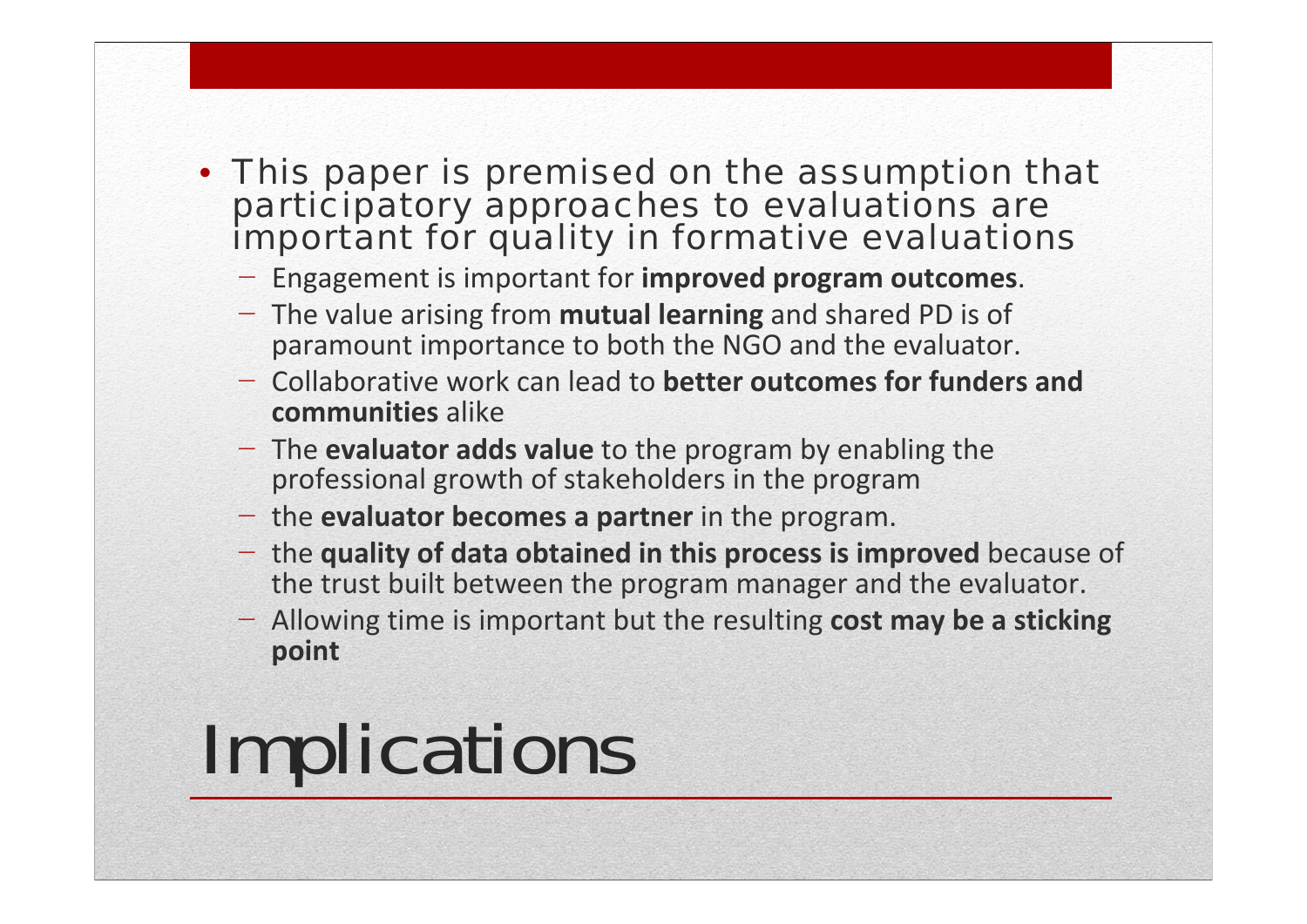- *Why is it that some non-government organisations embrace the process of evaluation, and others do not?*
- *Essential ingredients*